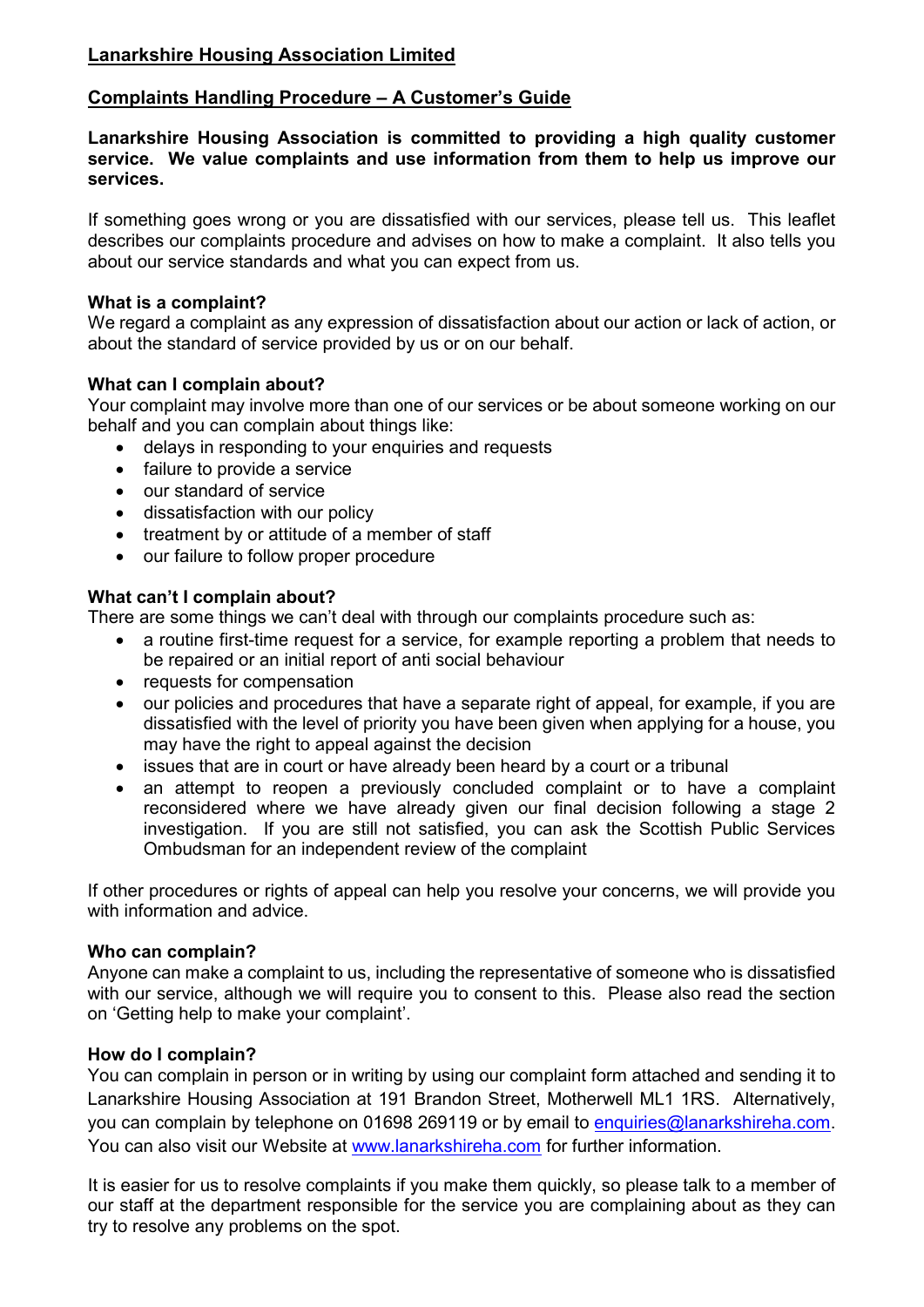When complaining, please tell us:

- your full name and address
- as much as you can about the complaint
- what has gone wrong?
- how you want us to resolve the matter?

# **How long do I have to make a complaint?**

Normally, you must make your complaint within six months of:

- the event you want to complain about, or
- finding out that you have a reason to complain, but no longer than 12 months after the event itself

In exceptional circumstances, we may be able to accept a complaint after the time limit and if you feel that the time limit should not apply to your complaint, then please tell us why.

# **What happens after I have complained?**

We will always tell you who is dealing with your complaint. Our complaints procedure has two stages:

#### **STAGE ONE – frontline resolution**

We aim to resolve complaints quickly and close to where we provided the service. This could mean an on-the-spot apology and explanation if something has clearly gone wrong and immediate action to resolve the problem.

We will give you our decision at stage 1 in five working days or less, unless there are exceptional circumstances.

If we can't resolve your complaint at this stage, we will explain why and if you are still dissatisfied, you can ask for your complaint to be investigated further through stage 2. You may choose to do this immediately or some time after you get our initial response and we can help you with making this request.

#### **STAGE TWO – investigation**

Stage 2 deals with two types of complaint: those that have not been resolved at stage 1 and those that are complex and require detailed investigation.

When using stage 2 we will:

- acknowledge receipt of your complaint within three working days
- discuss your complaint with you in order to understand why you remain dissatisfied and what outcome you are looking for
- give you a full response to the complaint as soon as possible and within 20 working days

We will tell you if our investigation will take longer than 20 working days and we will agree revised time limits with you and keep you updated on progress.

#### **What if I'm still dissatisfied?**

After we have fully investigated your complaint, if you are still dissatisfied with our decision or the way we dealt with your complaint, you can ask the Scottish Public Services Ombudsman (SPSO) to look at it.

The SPSO cannot normally look at:

- a complaint that has not completed our complaints procedure
- events that happened, or that you became aware of, more than a vear ago
- a matter that has been or is being considered in court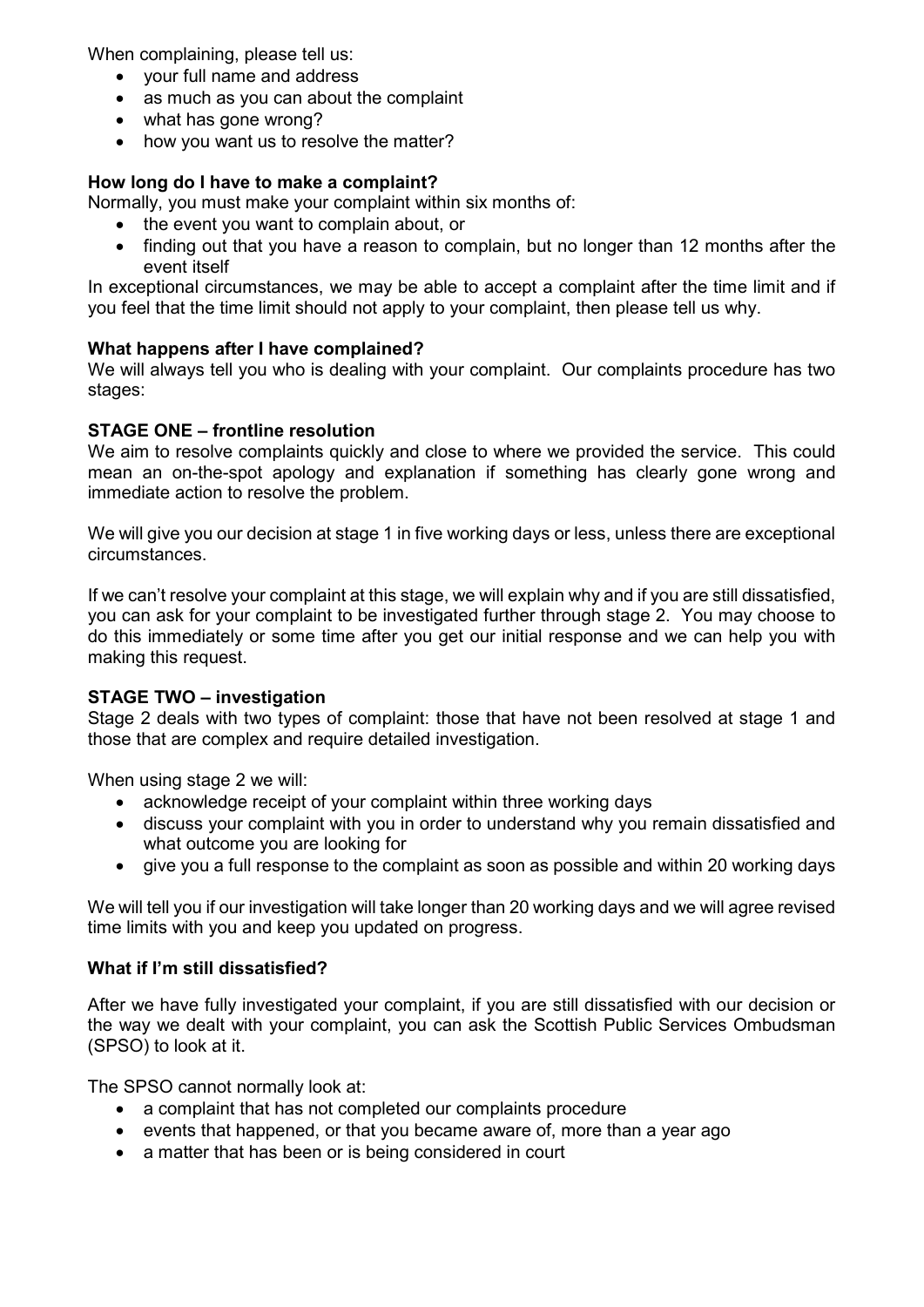**You can contact the SPSO:**

| In Person:                 | <b>By Post:</b>     |
|----------------------------|---------------------|
| <b>SPSO</b>                | <b>SPSO</b>         |
| <b>Bridgeside House</b>    | Freepost EH641      |
| 99 McDonald Road Edinburgh |                     |
| Edinburgh                  | EH <sub>3</sub> 0BR |
| EH7 4NS                    |                     |

**In Person: By Post: Freephone:** 0800 377 7330 **Online contact:** www.spso.org.uk/contact-us **Website:** www.spso.org.uk **Mobile site:** http://m.spso.org.uk

# **Complaints about factoring:**

The SPSO does not normally look at complaints about our factoring service as the Housing and Property Chamber addresses complaints and disputes between home owners and property factors. Further information is available from our office.

# **Getting help to make your complaint**

We understand that you may be unable or reluctant to make a complaint yourself and for this reason we accept complaints from the representative of a person who is dissatisfied with our service. We can take complaints from a representative, if you have given them your consent to complain for you.

# **Reporting a Significant Performance Failure to the Scottish Housing Regulator**

The Scottish Housing Regulator (SHR) can consider issues raised with them about 'significant performance failures'. This is defined as something that a landlord does or fails to do that puts the interests of its tenants at risk and which the landlord has not resolved. This is something that is a systematic problem that does, or could, affect all of a landlord's tenants. If you are affected by a problem, then please report this to us. If you have told us about it but we have not resolved it, you can report it to the SHR. More information about significant performance failures is available at<http://www.scottishhousingregulator.gov.uk/> or you can phone them on **0141 271 3810**.

# **Can I obtain a payment to cover my efforts and inconvenience in complaining?**

If a complaint is upheld, you can ask for a Time and Trouble Payment to cover the reasonable cost of your effort and inconvenience in having to pursue a complaint along with the cost of any minor expenditure incurred. This is a goodwill payment which will be at the discretion of the Association and you will be advised how to apply for this, in the event of your complaint being upheld or partially upheld.

#### **Equality Issues**

We are committed to making our service easy to use for all members of the community. In line with our statutory equalities duties, we will always ensure that reasonable adjustments are made to help customers access and use our services. If you have trouble putting your complaint in writing please tell us.

We can also give you this leaflet in other languages and formats (such as large print, audio and Braille).

- Registered Society under the Co-operative and Community Benefit Societies Act 2014: Reg. No 1941R(S)
- Registered as a Scottish Charity: Reg. No. (SCO42523)

Registered with the Scottish Housing Regulator: Social Landlord No. 202

Registered under the Property Factors (Scotland) Act 2011: Reg. No. PF000275